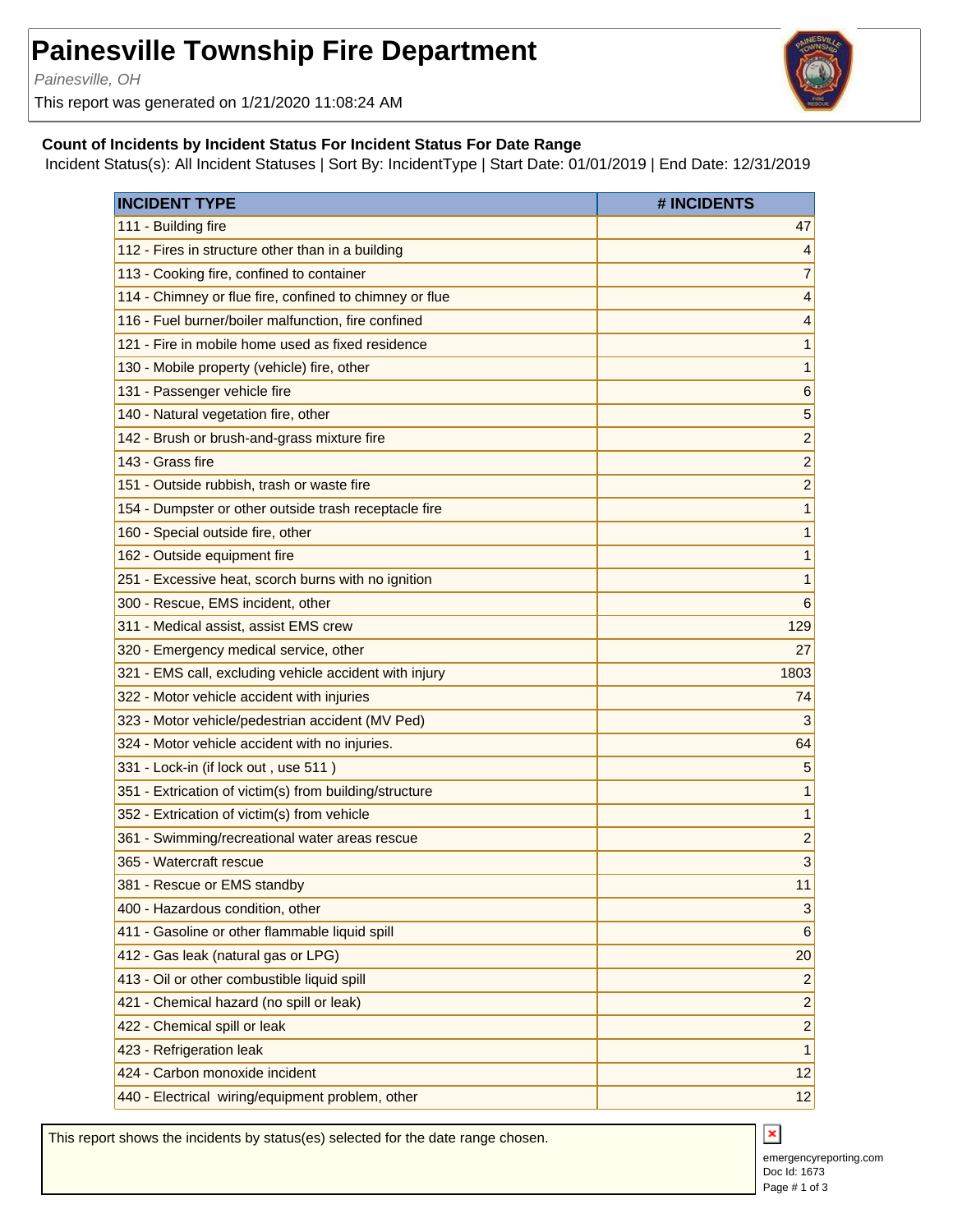| 441 - Heat from short circuit (wiring), defective/worn  | 2              |
|---------------------------------------------------------|----------------|
| 442 - Overheated motor                                  | 5              |
| 443 - Breakdown of light ballast                        | $\overline{c}$ |
| 444 - Power line down                                   | 78             |
| 445 - Arcing, shorted electrical equipment              | 10             |
| 460 - Accident, potential accident, other               | $\overline{2}$ |
| 461 - Building or structure weakened or collapsed       | 4              |
| 471 - Explosive, bomb removal (for bomb scare, use 721) | $\overline{2}$ |
| 500 - Service Call, other                               | 28             |
| 511 - Lock-out                                          | 29             |
| 520 - Water problem, other                              | 6              |
| 522 - Water or steam leak                               | 12             |
| 531 - Smoke or odor removal                             | 9              |
| 540 - Animal problem, other                             | 1              |
| 542 - Animal rescue                                     | 4              |
| 550 - Public service assistance, other                  | 16             |
| 551 - Assist police or other governmental agency        | 14             |
| 552 - Police matter                                     | 64             |
| 553 - Public service                                    | 17             |
| 554 - Assist invalid                                    | 216            |
| 561 - Unauthorized burning                              | 41             |
| 571 - Cover assignment, standby, moveup                 | 2              |
| 600 - Good intent call, other                           | 78             |
| 611 - Dispatched & cancelled en route                   | 342            |
| 622 - No incident found on arrival at dispatch address  | 24             |
| 631 - Authorized controlled burning                     | 1              |
| 632 - Prescribed fire                                   | 1              |
| 650 - Steam, other gas mistaken for smoke, other        | 1              |
| 651 - Smoke scare, odor of smoke                        | 14             |
| 652 - Steam, vapor, fog or dust thought to be smoke     | 1              |
| 653 - Smoke from barbecue, tar kettle                   | 1              |
| 661 - EMS call, party transported by non-fire agency    | 1              |
| 671 - HazMat release investigation w/no HazMat          | 4              |
| 700 - False alarm or false call, other                  | 12             |
| 710 - Malicious, mischievous false call, other          | 1              |
| 713 - Telephone, malicious false alarm                  | 1              |
| 714 - Central station, malicious false alarm            | $\overline{c}$ |
| 715 - Local alarm system, malicious false alarm         | 1              |
| 730 - System malfunction, other                         | $\overline{c}$ |
| 731 - Sprinkler activation due to malfunction           | 5              |
| 733 - Smoke detector activation due to malfunction      | 16             |
| 734 - Heat detector activation due to malfunction       | 1              |
| 735 - Alarm system sounded due to malfunction           | 13             |
| 736 - CO detector activation due to malfunction         | 19             |
| 740 - Unintentional transmission of alarm, other        | 19             |
| 741 - Sprinkler activation, no fire - unintentional     | 1              |
|                                                         |                |

This report shows the incidents by status(es) selected for the date range chosen.

 $\color{red} \mathbf{x}$ emergencyreporting.com Doc Id: 1673 Page # 2 of 3